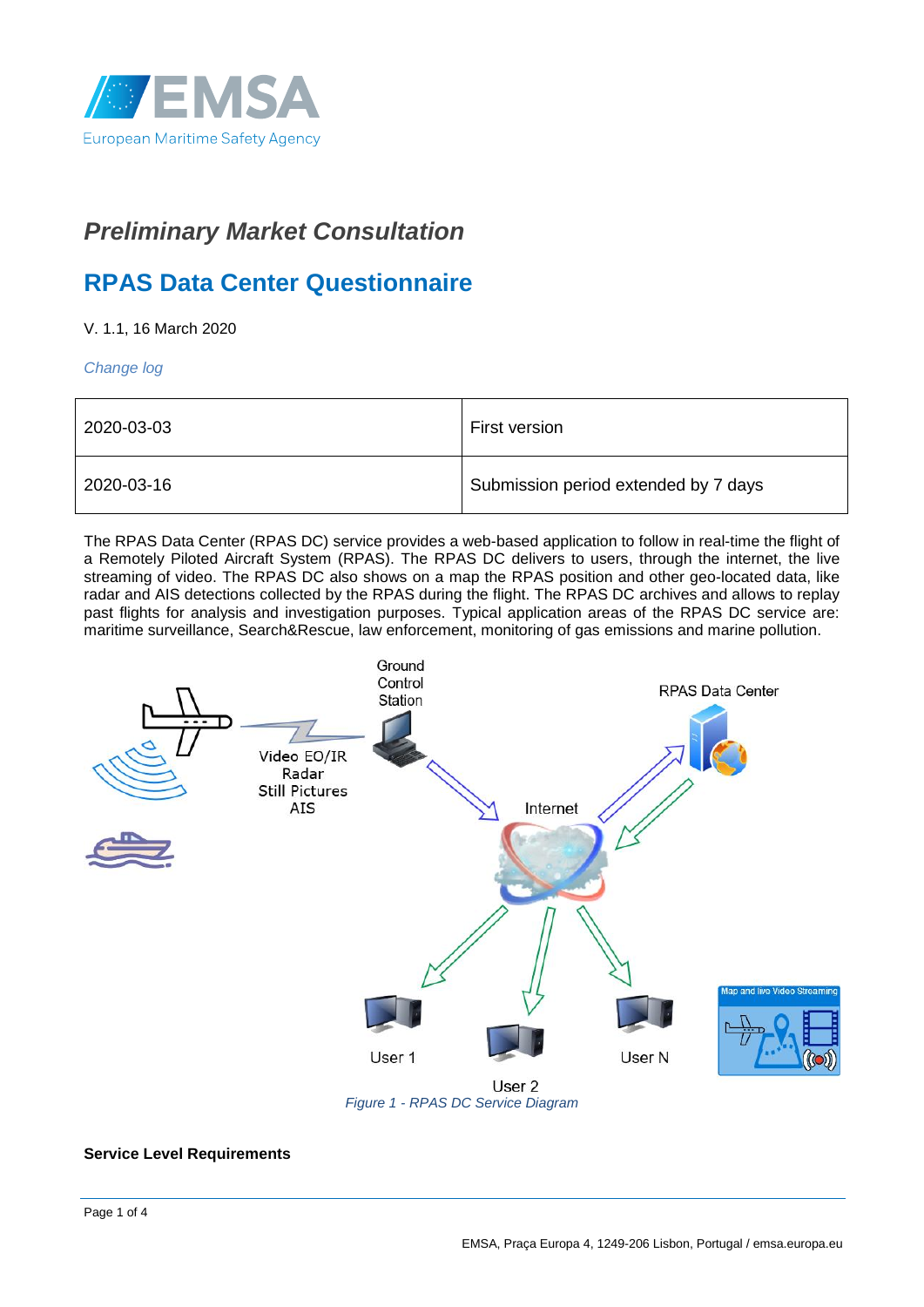The RPAS DC service has the availability requirement of 99% over 24 hours and a maximum acceptable latency of 5 seconds for video streaming and data visualization. The total number of concurrent RPAS DC users is in the order of 50 while the number of simultaneous RPAS flights may be up to 10. Each flight may last up to 24 hours.

## **RPAS DC Guiding Principles**

The objective of this Questionnaire is to achieve in-depth knowledge of the market structure, its players and the technical and feasibility aspects related to the provision of the RPAS DC service, according to the following guiding principles.

Please note that this questionnaire is an informational enquiry only, with the view of planning **a future procurement procedure.** It does not commit EMSA to procure, award a contract or establish a short list on the basis of the results of the consultation. Responding to this questionnaire is entirely voluntary and will in no way affect the evaluation of any proposal submitted in response to a future procurement.

#### *General principle*

The RPAS DC provides access to and visualization of the video and the data collected during the flight via a common Web browser, without special plug-ins, as well as on mobile phones and tablets, through an App.

#### *Principle#1 – Live Video Streaming*

The RPAS DC shows to its users one or several live full-motion video streams received from an RPAS during a flight. The video is displayed through a **web-based user interface**. The RPAS DC should optimise the user experience in terms of video quality taking into consideration technical constraints like the internet bandwidth and the client computer performance.

#### *Principle#2 – Multi-RPAS Support*

The RPAS DC is used to follow flights of RPAS of different types and built by different vendors, from quadcopters to medium-altitude long-endurance aircrafts. The different types of data streams are: **RPAS video** (with frame footprint), **flight status** (position, speed, heading), other sensor data like **radar detection and gas measurements**. Data is streamed from the RPAS Ground Control Station to the RPAS DC through the Internet. The RPAS DC should provide a standard interface with data format and transmission protocols that can be easily implemented by any vendor. Alternatives to STANAG 4609 for video and metadata streaming may be considered.

#### *Principle#3 – Service Availability*

The RPAS DC is a **mission-critical system** and users of the RPAS DC require a reliable service with **high availability**. The RPAS DC should rely on a robust and well-tested operational technology and platform to match the service level agreement and reach the high-availability standards that its users demand.

#### *Principle#4 – Live GIS*

During a flight, the RPAS DC receives geo-located data (flight status, sensor detections) and shows it to the users in a **web-based Geographic Information System** (GIS), supporting also external data layers (e.g. winds and sea water temperature). The RPAS DC should optimise the user experience in terms of maritime situational awareness, taking into consideration technical constraints like the client computer performance and web-based GIS technology.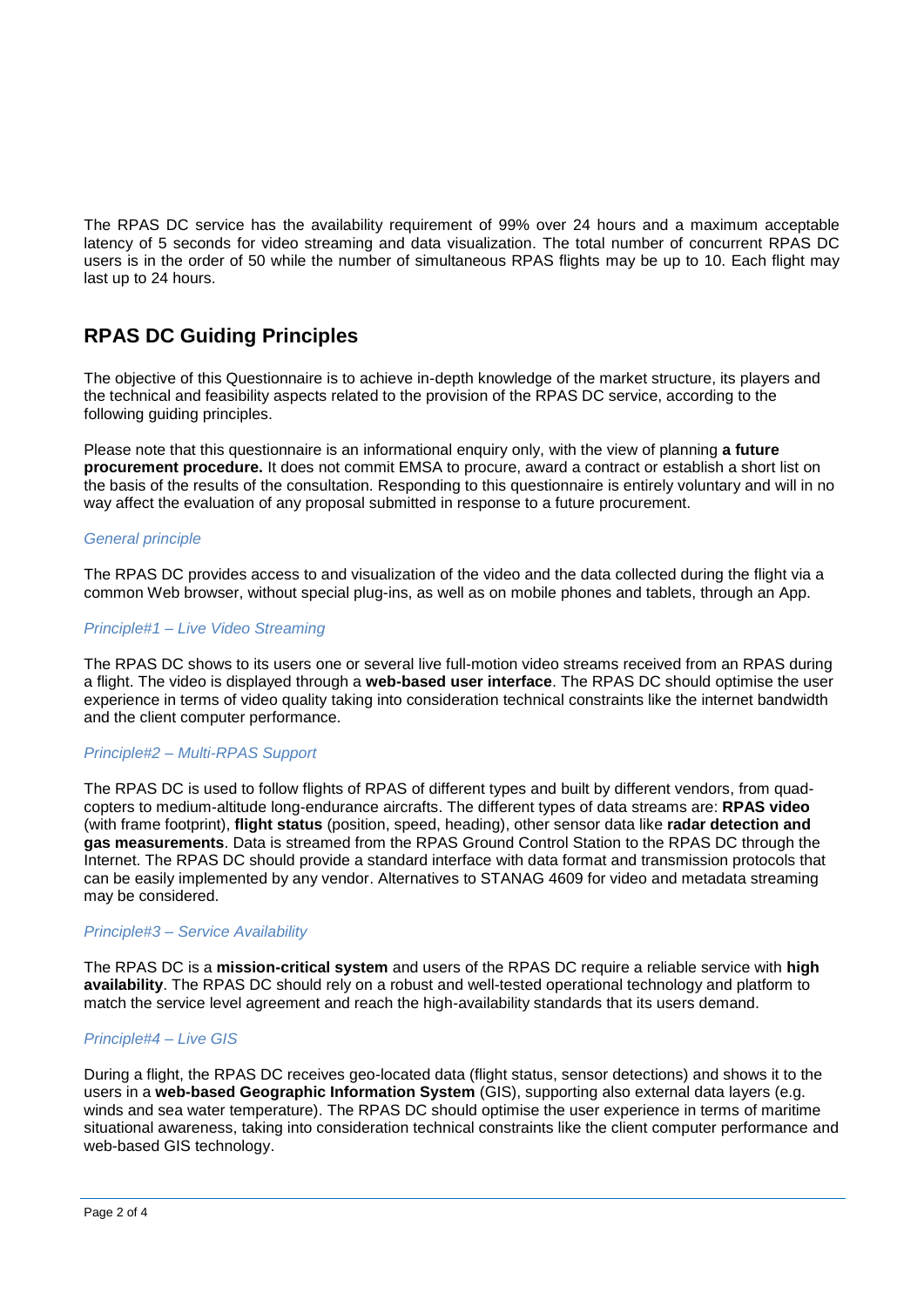#### *Principle#5 – Data Security*

RPAS flight video and sensor data is confidential. The RPAS DC should ensure data security, taking into consideration that the link between the RPAS Ground Control Station to the RPAS DC and the user access to the RPAS DC is done through the internet.

#### *Principle#6 – Data Processing*

RPAS flight video and sensor data is processed with automatic algorithms, e.g. enhancement of image resolution, contrast and color, detection of floating objects, etc. The RPAS DC should implement low-latency state-of-the-art algorithms that add value to the service for its operational applications.

### **Information Requested**

For each of the Guiding Principles please provide your understanding and potential solution from a technical and operational perspective. Highlight the advantages and shortcomings of the proposed solutions. If possible, provide access (e.g. temporary credentials) to a demonstrator or sample products to show the features of your solution.

Note that your response should not exceed 10 pages. Response to the questionnaire shall be submitted no later than 21 calendar days from its publication.

To submit a response to this Preliminary Market Consultation and for any further inquiries, please send an email to the following address:

### *pmc12020@emsa.europa.eu*

Annex: Questionnaire (see next page)